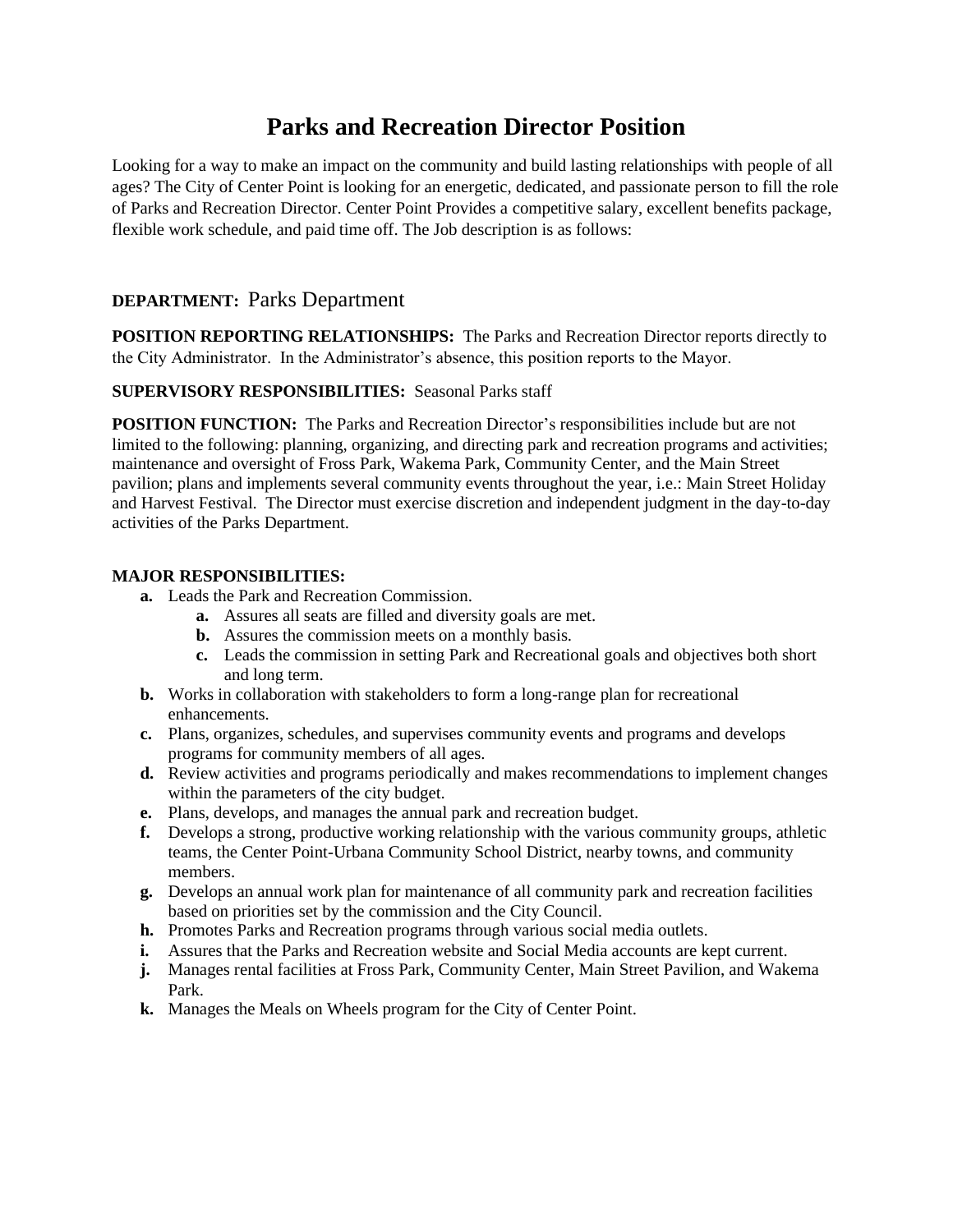### **ESSENTIAL KNOWLEDGE**

- a. Possesses strong technical skills.
- b. Has a working knowledge of OSHA regulations as they pertain to Park & Rec.
- c. Knowledge of personnel and HR policies and procedures for managing summer staff.
- d. Knowledgeable of applicable City, State, and Federal laws regulating parks, concession stands, splash pad, etc.
- e. Knowledgeable on the operations of concession stands and food safety.

### **ESSENTIAL SKILLS (Position requirements at entry)**

- a. Ability to manage confined space entry, knowledgeable of OSHA requirements.
- b. Ability to organize, manage, and motivate volunteers.
- c. General knowledge of parks and recreation issues, funding sources, and budget development and oversight
- d. Ability to follow directions, meet deadlines, and accomplish tasks with minimal supervision
- e. Possesses good planning, organizational, and scheduling skills.
- f. General knowledge of and ability to explain the City Code of Ordinances to residents.
- g. Maintains department records in an organized and orderly way.
- h. Possess strong technical skills, and the ability to use technology to enhance the user experience with the city's park and recreational programs.
- i. Communicates and maintains effective working relationships (both orally and written) with staff, citizens, employees, managers, contractors, and vendors sufficient to exchange or convey information and to receive work direction.
- j. Ability to obtain needed certifications and licenses related to this position.

## **Special assignments and job responsibilities as assigned by the City Administrator or the City Council.**

## **TRAINING AND EXPERIENCE**

High School Diploma (required)

Internship with 1-2 years of related experience (preferred)

Associated (preferred)

Appropriate experience in the Parks and Recreation field can be substituted for a higher education degree.

## **OTHER NECESSARY REQUIREMENTS**

- a. Criminal background history, drug screening, and reference check
- b. Adult and Pediatric First Aid/CPR/AED
- c. Certificate of Pool/Spa operator- To be obtained within the first 6 months
- d. Certified Parks & Recreation Professional or ability to obtain this certification.
- e. Playground safety certification or ability to obtain this certification.
- f. Food safety certification for the concession stand management or to be obtained within the first 6 months
- g. Must reside within a 20-mile radius of the Center Point city limits.